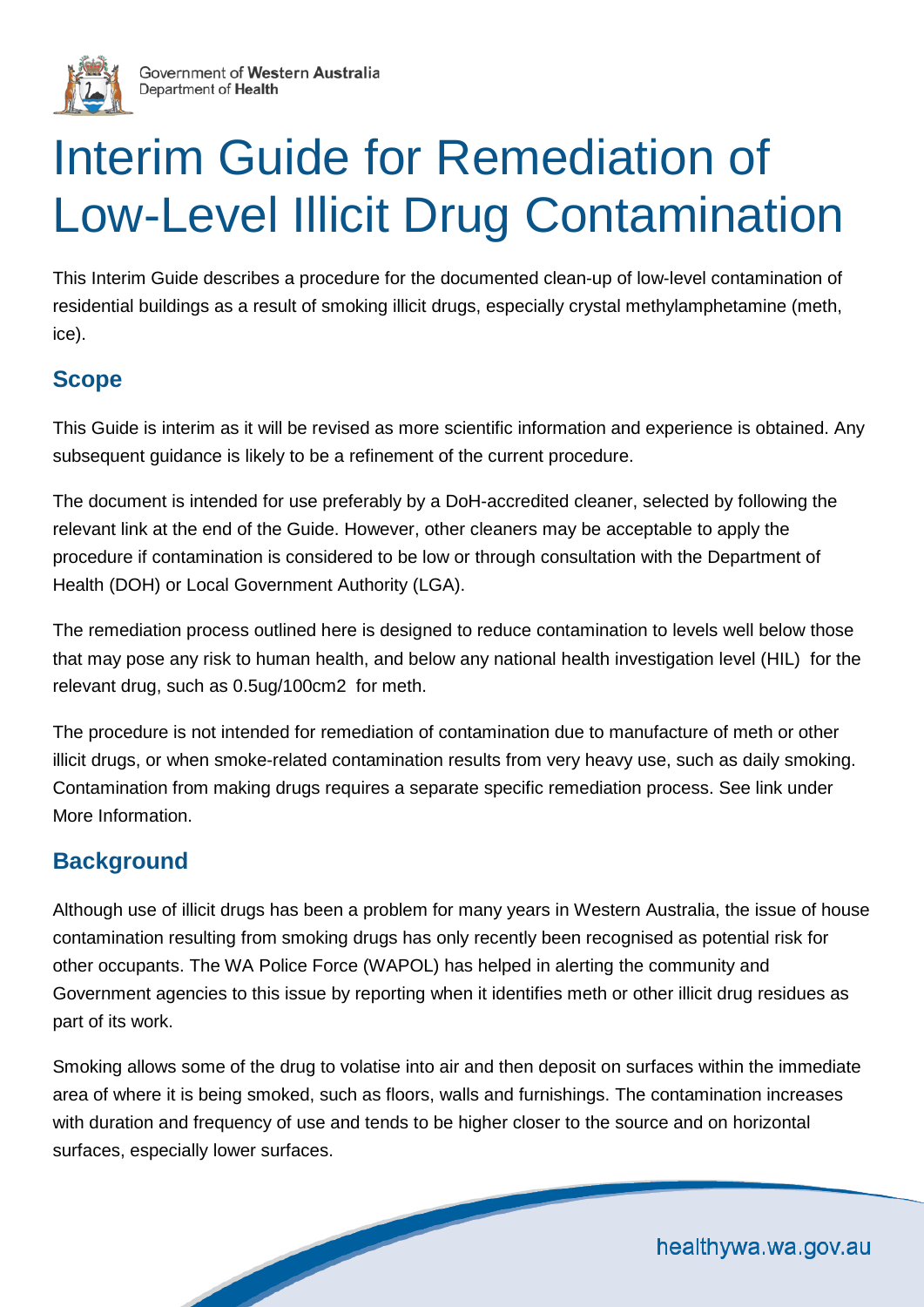In the case of meth, such contamination may exceed the national HIL by many times, but is still in most circumstances far less than that from meth manufacture.

# **Remediation of low-level contamination**

## **Preparation**

The cleaning contractor will prepare and execute the work based on the client's requirements, the company's own procedures, and the advice from this Guide.

To the extent practical, the contractor should sight and take into account any documentation regarding the contamination provided by LGA, any other government agency or from separate testing.

The contractor also should be aware that the building may have additional hazards associated with it and take appropriate safety precautions. This not only includes hazards associated with the contamination, which may warrant protective equipment and ventilation, but also the possible presence of people associated with drug use.

If the cleaner observes any evidence or suspects the building of being used for drug production, it is important that the owner and police be advised and that any remediation is done by an accredited cleaner and based on [clandestine laboratory \(clan lab\) protocol \(Healthy WA\).](http://healthywa.wa.gov.au/Articles/A_E/Clandestine-drug-laboratories-are-you-at-risk) Indicators of a clan lab can include: the presence of chemical containers including methylated spirits or other solvents, caustic or chemicals normally not present in homes. Additional indicators include the presence of empty blister packs from cold and flu tablets, ammonia-type smells, unusual staining, laboratory glassware and jerrycans or other containers with attached tubing.

#### **Determine cleaning area**

Information on where contamination has been found, e.g. in a lounge room, may be the result of a LGA notifying an owner with information supplied by WAPOL. Alternatively the owner may have done or commissioned drug testing with positive results, or just suspects contamination.

Where there is evidence of contamination in a location, the whole associated room should be subject to clean-up as the residue can be dispersed fairly evenly throughout. The ceiling would not normally be included in this clean, although recycled ventilation intakes and filters should be cleaned by the contractor or an air conditioning professional.

If there is a need to determine the locations in the home that have been affected, testing may be done using a semi-quantitative method s such as the SKC MethCheck kits. These kits are available from laboratory supply companies or can be obtained from the ChemCentre or other [approved forensic](http://ww2.health.wa.gov.au/%7E/media/Files/Corporate/general%20documents/Clandestine%20drug%20labs/PDF/companies-qualified-for-testing-and-remediating-chemical-residues.pdf)  [testing company \(PDF 73KB\),](http://ww2.health.wa.gov.au/%7E/media/Files/Corporate/general%20documents/Clandestine%20drug%20labs/PDF/companies-qualified-for-testing-and-remediating-chemical-residues.pdf) who can also perform subsequent quantitative laboratory analysis if needed.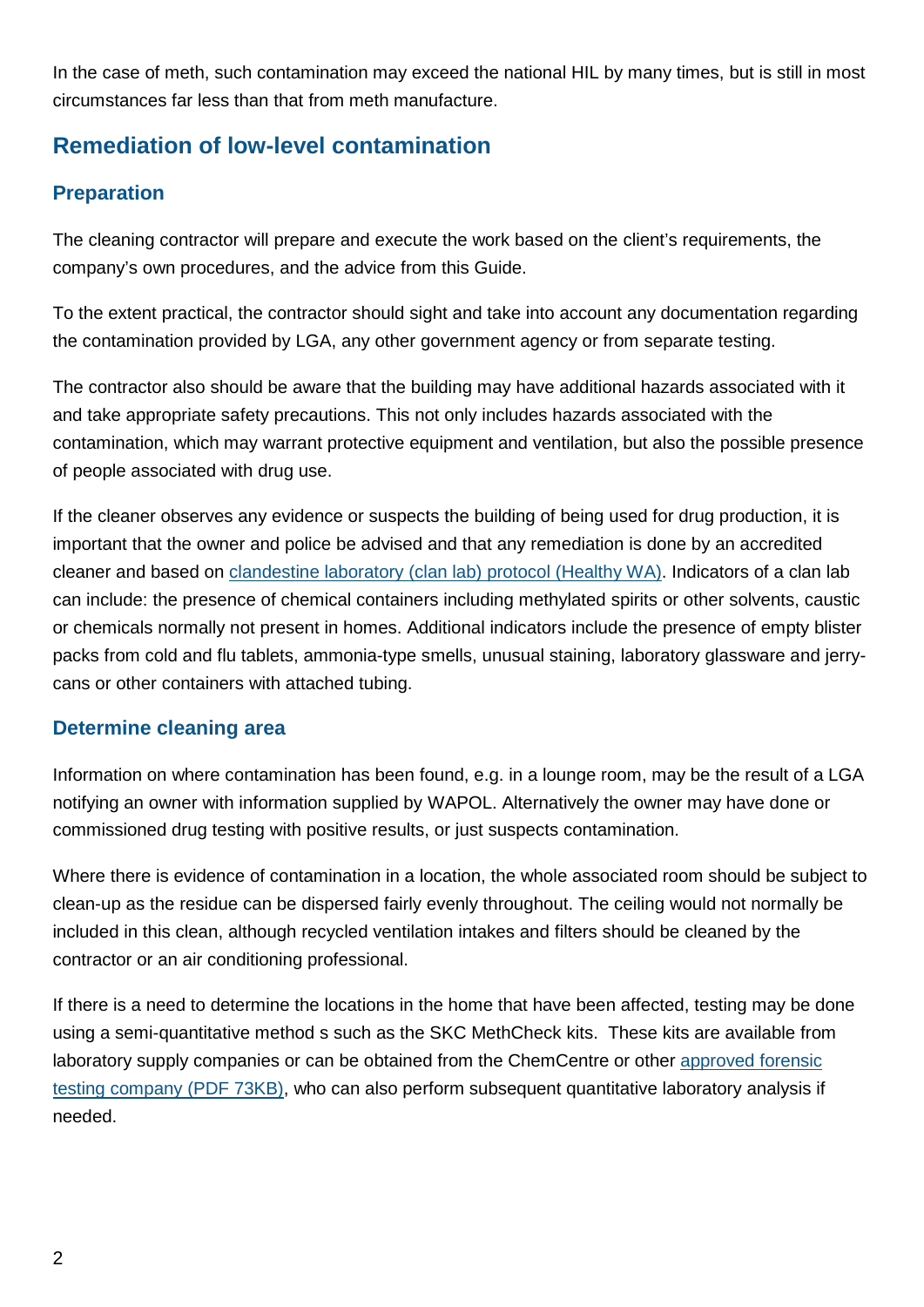Owners and cleaners are encouraged to clean other suspect or higher risk areas in a home, even if there is no evidence (other than a negative test) of contamination there. Areas warranting this additional work are surfaces associated with greater daily contact, such as a kitchen or food preparation areas, bedrooms and common spaces such as lounge rooms. This additional cleaning provides greater confidence that any potential contamination has been addressed.

#### **Remediation – Hard surfaces**

Generally meth and other illicit drug residues can be removed most easily from non-porous surfaces, such as bench tops or cupboards using an alkaline detergent in warm water. This is a detergent with a pH typically between 11 and 13. Information on pH can normally be found in a product's label or supplier's safety data sheet. Commercial alkaline detergents are readily available from most hardware suppliers. Examples of some common alkaline detergents are shown below. However, commercial cleaners may have their own preferred product that achieves the same purpose.

A minimum of three cleans of hard surfaces is recommended using these detergents and warm water, rinsing well between washes. The cleaned surface should be allowed to dry between cleaning cycles, and washing and rinse solutions changed frequently.

A room should be cleaned from high to low, i.e. start with the top of the walls and proceed downward to the floors. Any unfixed items in the room be decontaminated and moved outside the room beforehand.

The thoroughness of the clean may vary somewhat depending the extent of contamination (if known), the location and the surface involved.

Since some porous surfaces, such as plasterboard and unpolished wood will absorb drug residues, these may be more difficult to clean. These may require more passes when cleaning, particularly for surfaces that are within reach of younger children.

When these materials have some decorative surface treatment such as paint or polish, cleaning process will be more effective but not as much as if the surface was completely non-porous.

In the case of less used areas such as garages and laundries, especially with hard non-porous surfaces a single clean may be sufficient.

The washings from the remediation can be disposed of down the household drainage system.

## **Remediation – Soft furnishings**

Residues are likely to penetrate more deeply into soft furnishing such as fabric seats or lounges, curtains, carpets and woven upholstery and be more resistant to the surface cleaning that applies to hard surfaces.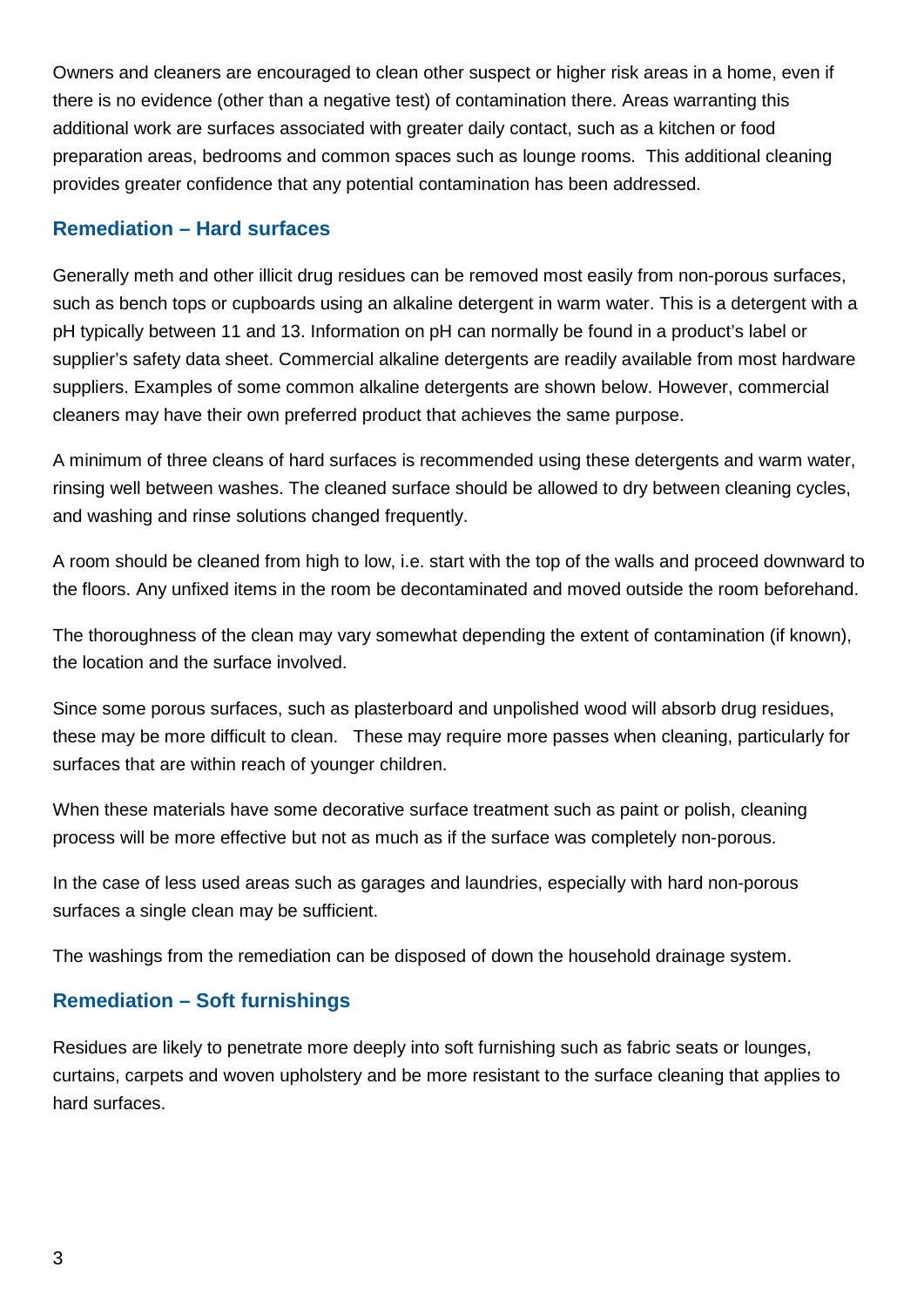Where possible, those materials should be laundered in a conventional way. If they are more fixed, such as a carpet or difficult to launder, such as a lounge suite, then these should be subject to steam or general upholstery cleaning, using a thorough cleaning procedure.

Where the contamination is known or suspected to be high and is in a higher risk situation, such as with toddlers, it is recommended that the soft furnishings be properly disposed of (not recycled).

### **Cleaning of equipment and other items**

These may be cleaned in a similar fashion to the above depending on their surface type. In the case of equipment such as TVs the action should be wiping rather than washing. For children's toys, as an additional precautionary measure, it is recommended that they be disposed of (with no recycling).

## **Proof of remediation**

As evidence and reassurance to the owner and any LGA or occupier who may be involved, it is recommended that the cleaner complete and sign the clean-up compliance [statement \(Word 380KB\),](http://ww2.health.wa.gov.au/%7E/media/Files/Corporate/general%20documents/Clandestine%20drug%20labs/Word/Contractor-contamination-clean-up-statement.docx) provided as Appendix 1. This would be in addition to any other report they provide to the client.

The statement and associated documentation should be retained by the client and a copy be provided to the LGA involved.

It should be noted that it is difficult to remove all possible traces of an illicit drug but the objective is to reduce it to a low and acceptable level on the known or suspected, high contact affected areas.

# **More information**

#### **Environmental Health Directorate**

Phone: (08) 9388 4999 Email: [ehinfo@health.wa.gov.au](mailto:mailto:ehinfo@health.wa.gov.au)

The LGA may also have some involvement or knowledge or your specific contaminated property and are worth contacting including by providing them with a copy of any remediation report

#### **List of Accredited Service Providers**

[Accredited Forensic Testers, Cleaners and Laboratories](http://ww2.health.wa.gov.au/%7E/media/Files/Corporate/general%20documents/Clandestine%20drug%20labs/PDF/companies-qualified-for-testing-and-remediating-chemical-residues.pdf)

#### **Clandestine Laboratory Guidelines**

[Guidelines for Notification and Management after Notification of a Clandestine Drug Laboratory](http://ww2.health.wa.gov.au/Articles/A_E/Clandestine-drug-labs)